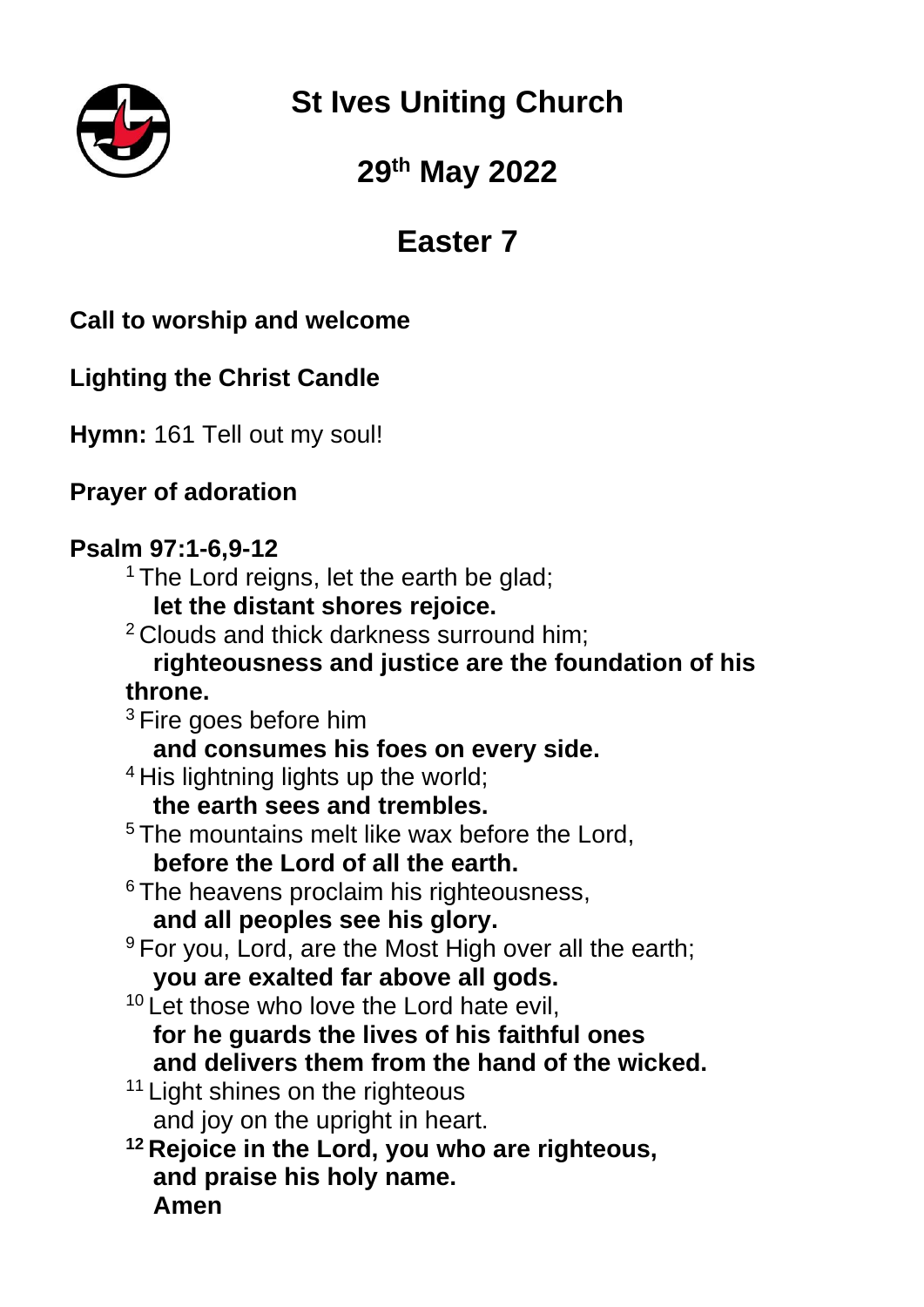#### **Prayer of confession**

**We confess to you, merciful God, our failure to live as brothers and sisters, and as your children, that we have not loved you as you have loved us, that we have doubted your word and failed to obey its teaching. and that we have failed to share your love with the world. And so, we ask you to forgive us and change us, and strengthen us to live our lives so that we may reflect the grace that your son has shown to us. Amen.**

### **Assurance of forgiveness**

We did not choose God, God chose us. In that choice, God offers us mercy, grace and love. Through Christ, God chooses to grant us forgiveness. In Christ, we are restored as God's children. Our sins are forgiven. **Thanks be to God.**

**Hymn:** 222 Rock of Ages

**Notices** Lawrence Peak

## **Bible Readings:**

**John 17:20-26** Lawrence Peak

<sup>20</sup> "My prayer is not for them alone. I pray also for those who will believe in me through their message, <sup>21</sup> that all of them may be one, Father, just as you are in me and I am in you. May they also be in us so that the world may believe that you have sent me. <sup>22</sup> I have given them the glory that you gave me, that they may be one as we are one— $^{23}$  I in them and you in me—so that they may be brought to complete unity. Then the world will know that you sent me and have loved them even as you have loved me.

 $24$  "Father, I want those you have given me to be with me where I am, and to see my glory, the glory you have given me because you loved me before the creation of the world.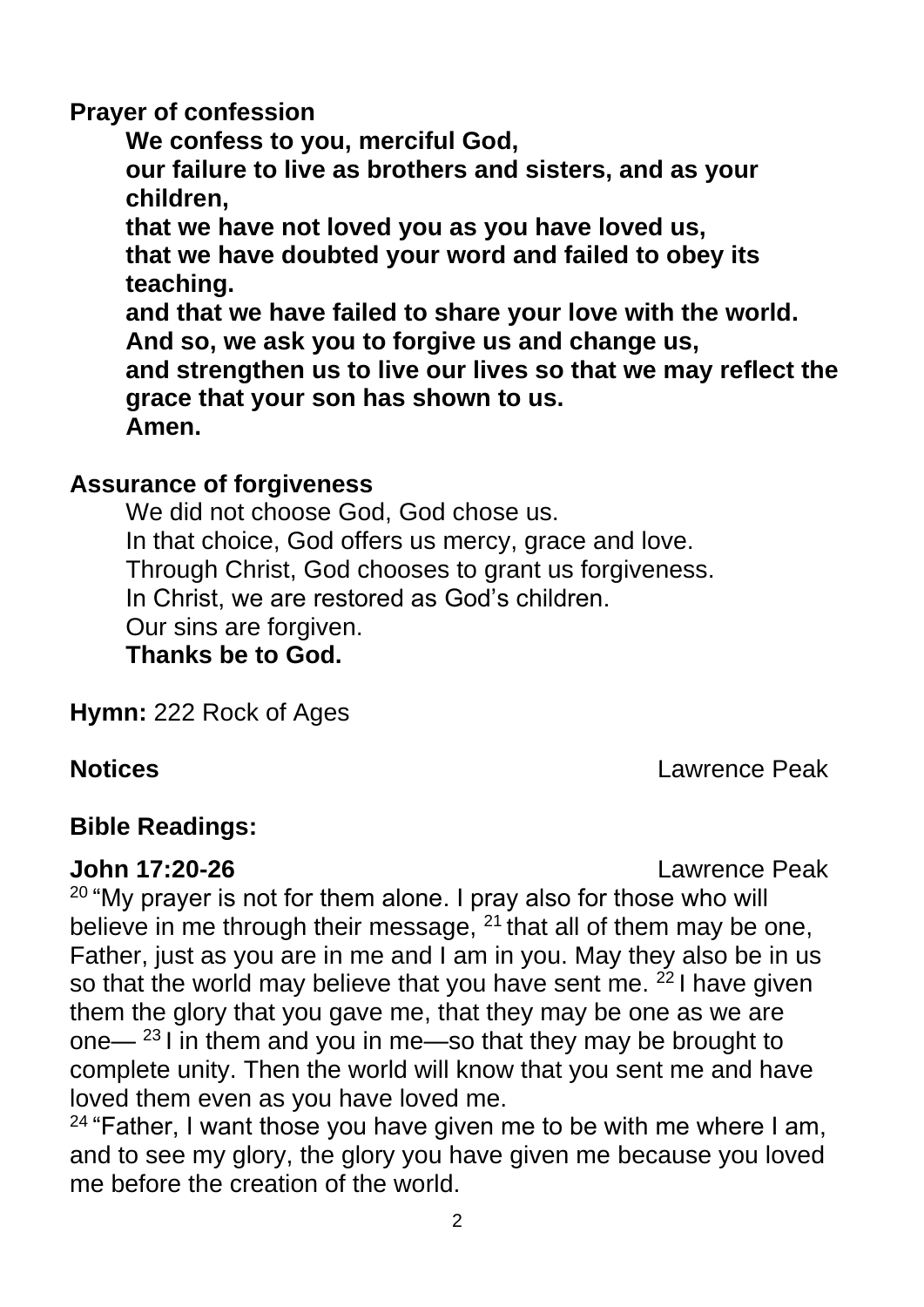$25$  "Righteous Father, though the world does not know you, I know you, and they know that you have sent me. <sup>26</sup> I have made you known to them, and will continue to make you known in order that the love you have for me may be in them and that I myself may be in them." This is the word of the Lord

#### **Thanks be to God**

#### **Acts 16:16-34** Emily Jacobsson

<sup>16</sup> Once when we were going to the place of prayer, we were met by a female slave who had a spirit by which she predicted the future. She earned a great deal of money for her owners by fortune-telling. <sup>17</sup> She followed Paul and the rest of us, shouting, "These men are servants of the Most High God, who are telling you the way to be saved." <sup>18</sup> She kept this up for many days. Finally Paul became so annoyed that he turned around and said to the spirit, "In the name of Jesus Christ I command you to come out of her!" At that moment the spirit left her. <sup>19</sup> When her owners realized that their hope of making money was gone, they seized Paul and Silas and dragged them into the marketplace to face the authorities. <sup>20</sup> They brought them before the magistrates and said, "These men are Jews, and are throwing our city into an uproar <sup>21</sup> by advocating customs unlawful for us Romans to accept or practice."

<sup>22</sup> The crowd joined in the attack against Paul and Silas, and the magistrates ordered them to be stripped and beaten with rods. <sup>23</sup> After they had been severely flogged, they were thrown into prison, and the jailer was commanded to guard them carefully. <sup>24</sup> When he received these orders, he put them in the inner cell and fastened their feet in the stocks.

<sup>25</sup> About midnight Paul and Silas were praying and singing hymns to God, and the other prisoners were listening to them. <sup>26</sup> Suddenly there was such a violent earthquake that the foundations of the prison were shaken. At once all the prison doors flew open, and everyone's chains came loose. <sup>27</sup> The jailer woke up, and when he saw the prison doors open, he drew his sword and was about to kill himself because he thought the prisoners had escaped. <sup>28</sup> But Paul shouted, "Don't harm yourself! We are all here!"